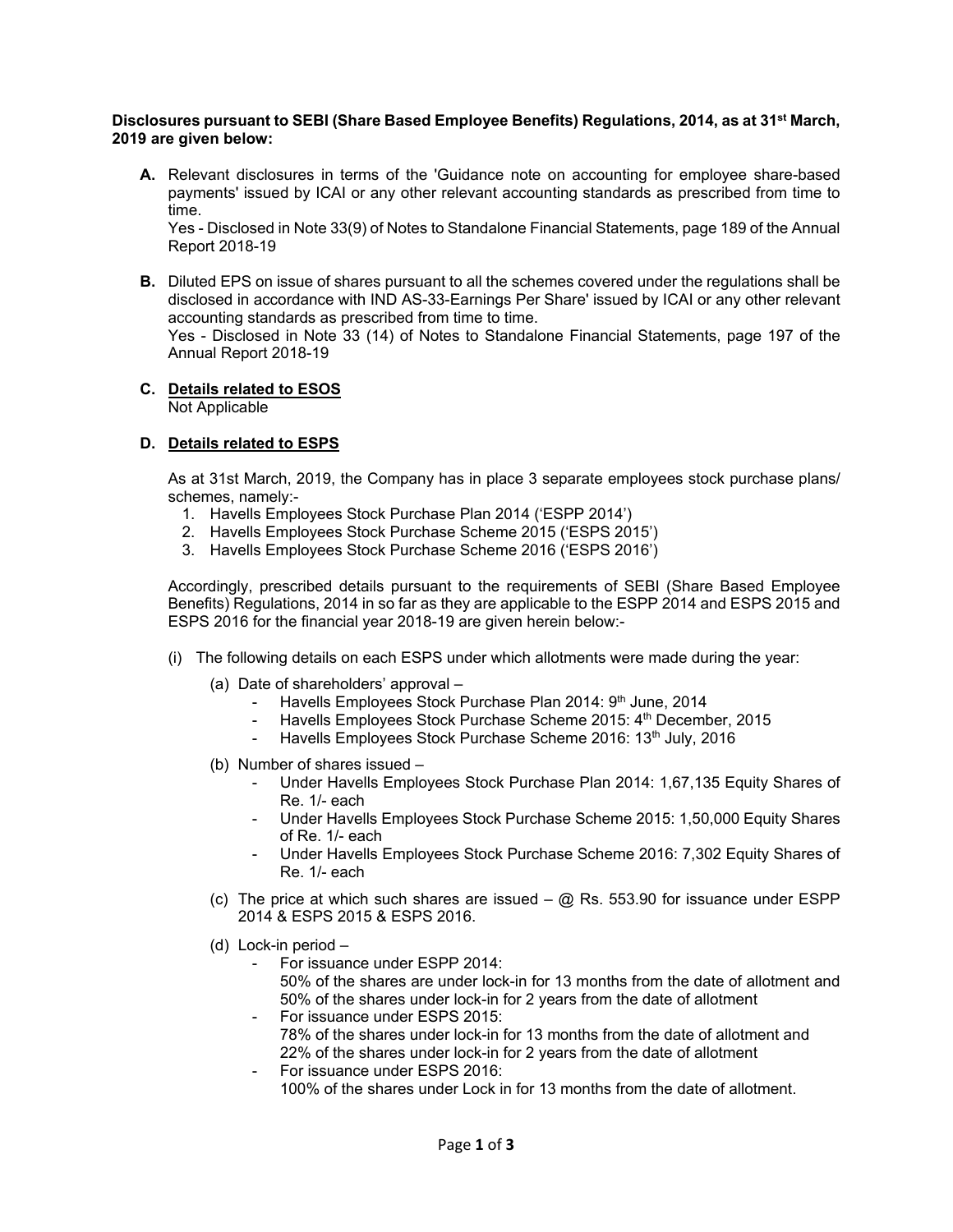|       |  | (ii) The following details regarding allotment made under each ESPP/ESPS, as at the end of the |
|-------|--|------------------------------------------------------------------------------------------------|
| vear: |  |                                                                                                |

| Particulars                | <b>ESPP 2014</b>        | <b>ESPS 2015</b>                             | <b>ESPS 2016</b>                             |
|----------------------------|-------------------------|----------------------------------------------|----------------------------------------------|
| The details of the         | 1,67,135 Equity         | 1,50,000 Equity                              | 7,302 Equity Shares                          |
| number of shares           | Shares were issued      | Shares were issued                           | were issued under                            |
| issued under               | under ESPS 2014 for     | under ESPS 2015 for                          | ESPS 2016 for the                            |
|                            | the benefit entitlement | the benefit entitlement                      | benefit entitlement of                       |
|                            | of 2017-18              | of 2017-18                                   | 2017-18                                      |
|                            |                         |                                              |                                              |
| The price at which         | Rs. 553.90              | Rs. 553.90                                   | Rs. 553.90                                   |
| such shares are            |                         |                                              |                                              |
| issued.                    |                         |                                              |                                              |
| Employee-wise              |                         |                                              |                                              |
| details of the shares      |                         |                                              |                                              |
| issued to;                 |                         |                                              |                                              |
| senior<br>(i)              | Allotment made to 325   | Allotment made to 2                          | Allotment made to 5                          |
| managerial                 | Employees.              | Employees.                                   | Employees.                                   |
| personnel;                 |                         |                                              |                                              |
| any other<br>(ii)          | None.                   | 1. Shri Rajesh Kumar<br>Gupta (Whole time    | 1. Cecil Prem<br>Treasure(Executive Vice     |
| employee who               |                         | Director (Finance) and                       | President)-1,999                             |
| is issued                  |                         | Group CFO) - 1,00,000                        | 2.Saurabh Goel                               |
| shares in any              |                         | 2. Shri Rajiv Goel<br>(Executive Director) - | (Executive Vice                              |
| one year                   |                         | 50,000                                       | President)-2336<br>3. Sachin Gupta (Sr. VP & |
| amounting to<br>5% or more |                         |                                              | CIO)-1999                                    |
| shares issued              |                         |                                              | 4. Vivek Yadav(Sr. VP) -                     |
| during that                |                         |                                              | 793<br>5. Shashi Arora (CEO-                 |
| year*; (*As a %            |                         |                                              | Lloyd) -175.                                 |
| of respective              |                         |                                              |                                              |
| ESPS for 1                 |                         |                                              |                                              |
| respective FY)             |                         |                                              |                                              |
| (iii) identified           | None.                   | None.                                        | None.                                        |
| employees                  |                         |                                              |                                              |
| who were                   |                         |                                              |                                              |
| issued shares              |                         |                                              |                                              |
| during any one             |                         |                                              |                                              |
| year equal to              |                         |                                              |                                              |
| or exceeding               |                         |                                              |                                              |
| 1% of the                  |                         |                                              |                                              |
| issued capital             |                         |                                              |                                              |
| of the company             |                         |                                              |                                              |
| at the time of             |                         |                                              |                                              |
| issuance;                  |                         |                                              |                                              |
| Consideration              | Rs. 9,25,76,227         | Rs. 8,30,85,000                              | Rs. 40,44,581                                |
| received against the       |                         |                                              |                                              |
| issuance of shares, if     |                         |                                              |                                              |
| scheme is                  |                         |                                              |                                              |
| implemented directly       |                         |                                              |                                              |
| by the company             |                         |                                              |                                              |
| Loan repaid by the         | Rs. 48,59,432           | Rs. 8,30,85,000                              | Rs. 40,44,581                                |
| Trust during the year      |                         |                                              |                                              |
| from exercise price        |                         |                                              |                                              |
| received                   |                         |                                              |                                              |

# **E. Details related to SAR**

Not Applicable